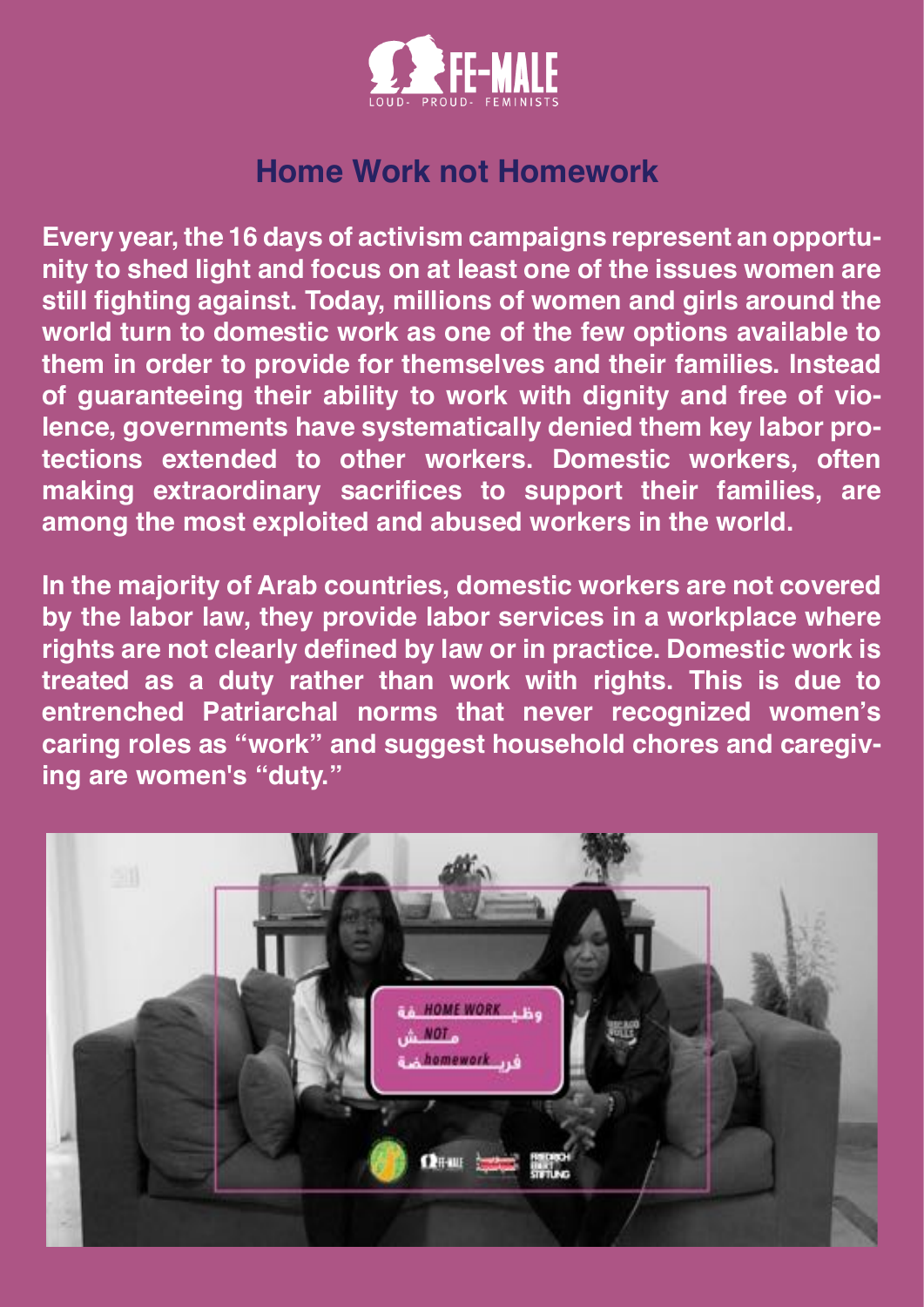**Fe-Male in partnership with Friedrich-Ebert-Stiftung (FES) and the International Domestic Workers Federation, launched an online regional campaign on the rights of domestic workers from a labor and feminist perspective. "Home Work not Homework" campaign portrayed and showed the realities domestic workers live in the MENA region, while inducting conversations around the topic that shift the narrative, to finally, call for and introduce recommendations and reforms to ensure the protection of domestic workers' rights.** 

## **CAMPAIGN KEY MESSAGES**

**Domestic work is work.**

 $\bullet$ 

- **Domestic workers are systematically discriminated against due to domestic work being traditionally seen as women's work.**
- **Domestic work has been historically devaluated and exploited by both the patriarchy and capitalism.**
- **Both feminist and labor movements have the responsibility to keep women domestic workers among**
- **There are international conventions and legal frameworks that can uphold the labor rights of domestic workers which states must use/comply with to improve the working conditions of domestic workers in the region.**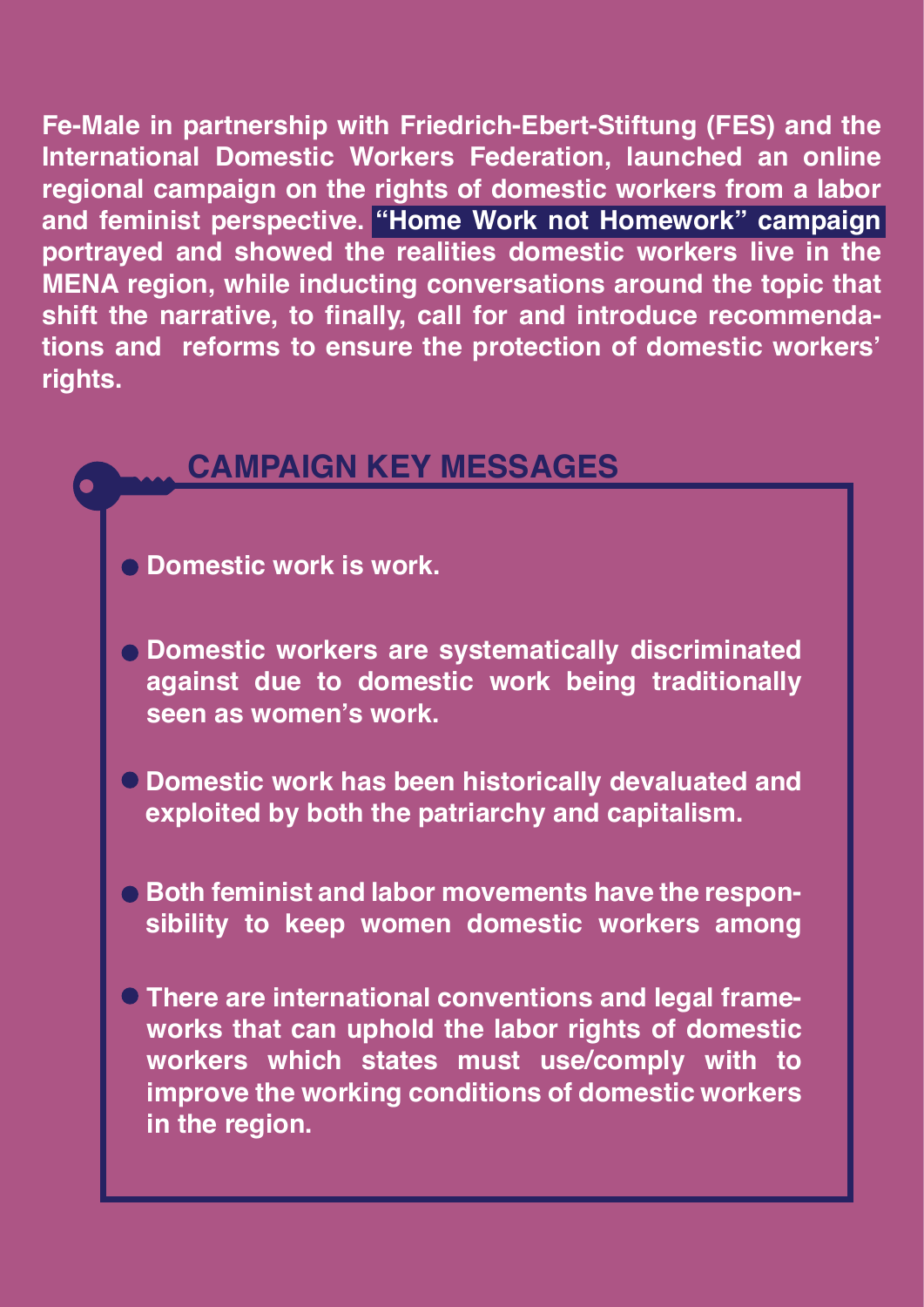## **CAMPAIGN PRODUCTS**

**Backstage video: This video sheds light on the realities and aspirations of migrant domestic workers from different nationalities and backgrounds and documents the process of developing a collective "Cover Letter".**



**Collective Cover Letter: Based on a collective discussion with domestic workers, asking them what would they have written in a job cover letter if they had to write one, we wrote a cover letter addressed to the employers, highlighting the domestic workers' skills, motivation, and aspirations for pursuing domestic work in different countries in the region and including demands for rights and a call to action.** 



**[CHECK THE COVER LETTER](https://www.youtube.com/watch?v=qtDkFlWakV0&t=2s)**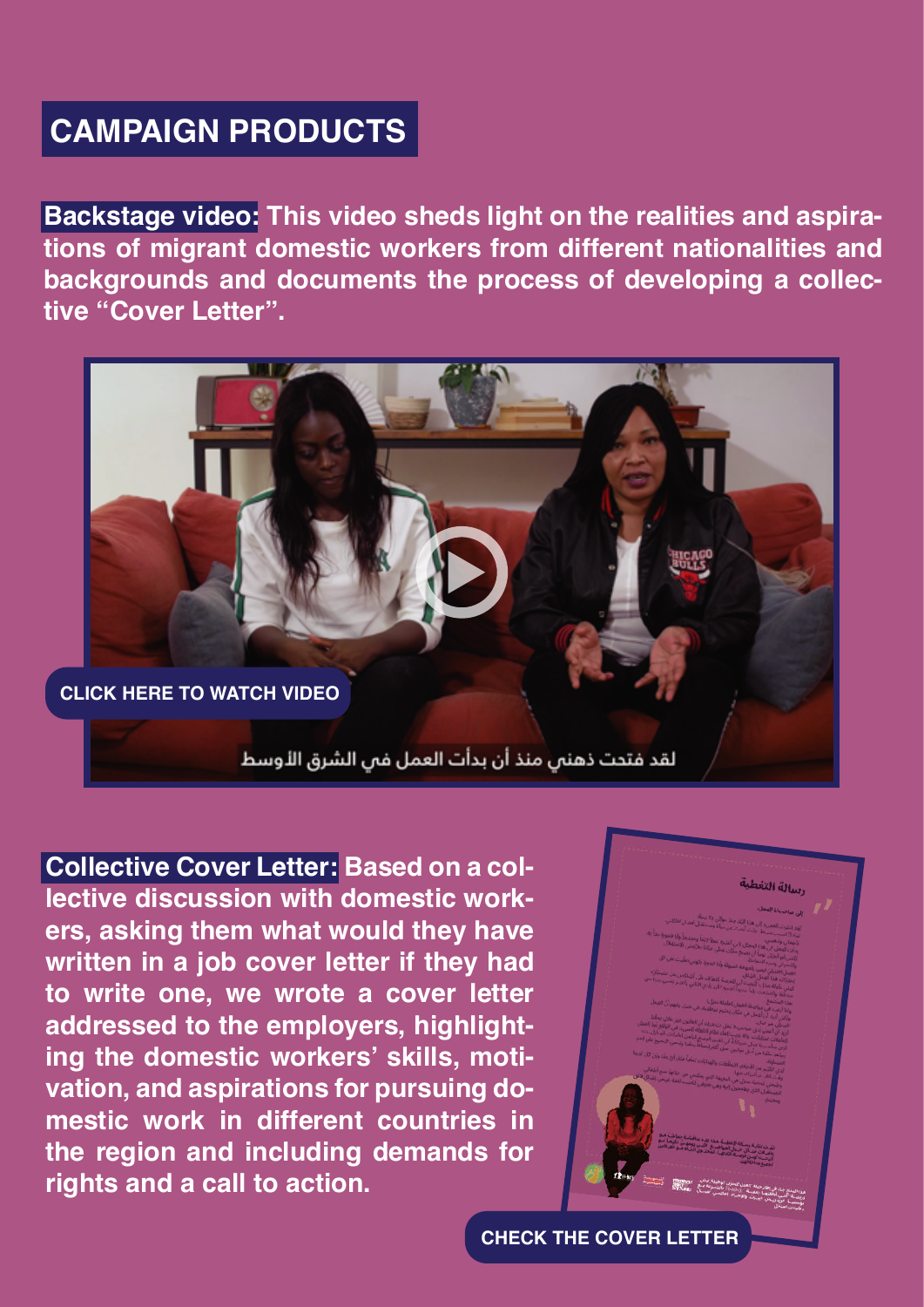**Visual Content: Within the campaign, we produced and disseminated a series of still and animated posts that shed more light on the working conditions of domestic workers and their rights, in addition to suggested reforms and actions, based on facts and research.**